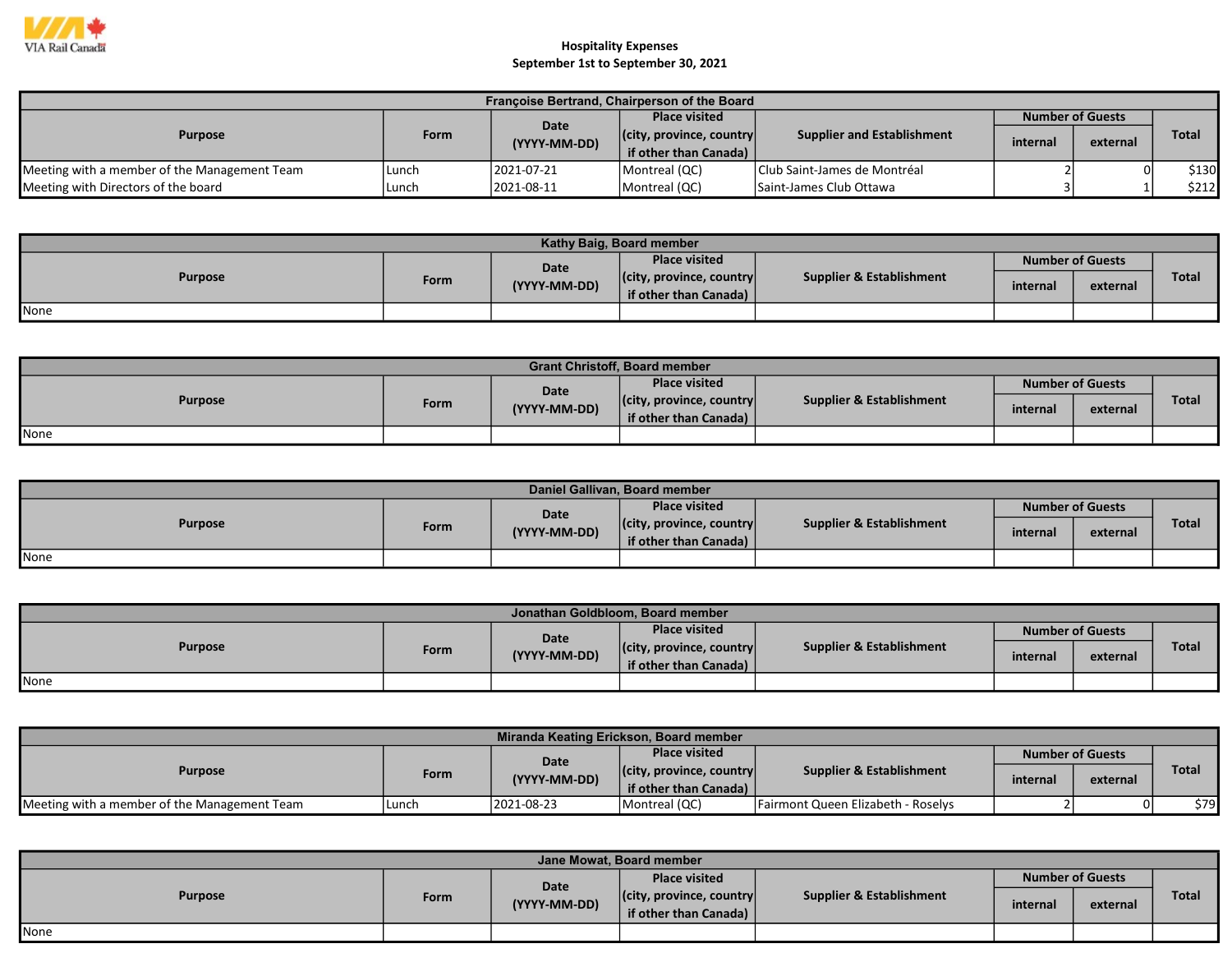

| <b>Glenn Rainbird, Board member</b> |      |                      |                                  |                          |                         |          |              |  |  |  |
|-------------------------------------|------|----------------------|----------------------------------|--------------------------|-------------------------|----------|--------------|--|--|--|
| <b>Purpose</b>                      |      | Date<br>(YYYY-MM-DD) | <b>Place visited</b>             | Supplier & Establishment | <b>Number of Guests</b> |          |              |  |  |  |
|                                     | Form |                      | $ $ (city, province, country $ $ |                          | internal                | external | <b>Total</b> |  |  |  |
|                                     |      |                      | if other than Canada)            |                          |                         |          |              |  |  |  |
| None                                |      |                      |                                  |                          |                         |          |              |  |  |  |

| <b>Gail Stephens, Board member</b> |      |              |                                                           |                                     |          |                         |              |  |  |  |  |
|------------------------------------|------|--------------|-----------------------------------------------------------|-------------------------------------|----------|-------------------------|--------------|--|--|--|--|
| <b>Purpose</b>                     |      | Date         | <b>Place visited</b>                                      |                                     |          | <b>Number of Guests</b> |              |  |  |  |  |
|                                    | Form | (YYYY-MM-DD) | $ $ (city, province, country $ $<br>if other than Canada) | <b>Supplier &amp; Establishment</b> | internal | external                | <b>Total</b> |  |  |  |  |
| None                               |      |              |                                                           |                                     |          |                         |              |  |  |  |  |

| Kenneth Tan. Board member |      |              |                                  |                          |                         |          |              |  |  |  |
|---------------------------|------|--------------|----------------------------------|--------------------------|-------------------------|----------|--------------|--|--|--|
| <b>Purpose</b>            |      | Date         | <b>Place visited</b>             |                          | <b>Number of Guests</b> |          |              |  |  |  |
|                           | Form | (YYYY-MM-DD) | $ $ (city, province, country $ $ | Supplier & Establishment | internal                | external | <b>Total</b> |  |  |  |
|                           |      |              | if other than Canada)            |                          |                         |          |              |  |  |  |
| <b>I</b> None             |      |              |                                  |                          |                         |          |              |  |  |  |

| Geneviève Tanguay, Board member |      |              |                                                           |                                     |          |                         |              |  |  |  |
|---------------------------------|------|--------------|-----------------------------------------------------------|-------------------------------------|----------|-------------------------|--------------|--|--|--|
| <b>Purpose</b>                  |      | Date         | <b>Place visited</b>                                      |                                     |          | <b>Number of Guests</b> |              |  |  |  |
|                                 | Form | (YYYY-MM-DD) | $ $ (city, province, country $ $<br>if other than Canada) | <b>Supplier &amp; Establishment</b> | internal | external                | <b>Total</b> |  |  |  |
| None                            |      |              |                                                           |                                     |          |                         |              |  |  |  |

| Vianne Timmons, Board member |      |              |                                  |                          |          |                         |              |  |  |  |
|------------------------------|------|--------------|----------------------------------|--------------------------|----------|-------------------------|--------------|--|--|--|
| <b>Purpose</b>               |      | Date         | <b>Place visited</b>             |                          |          | <b>Number of Guests</b> |              |  |  |  |
|                              | Form | (YYYY-MM-DD) | $ $ (city, province, country $ $ | Supplier & Establishment | internal | external                | <b>Total</b> |  |  |  |
|                              |      |              | if other than Canada)            |                          |          |                         |              |  |  |  |
| None                         |      |              |                                  |                          |          |                         |              |  |  |  |

| <b>Cynthia Garneau, President and Chief Executive Officer</b> |                  |              |                                  |                                   |                         |          |               |  |  |  |
|---------------------------------------------------------------|------------------|--------------|----------------------------------|-----------------------------------|-------------------------|----------|---------------|--|--|--|
| <b>Purpose</b>                                                |                  | Date         | <b>Place visited</b>             |                                   | <b>Number of Guests</b> |          |               |  |  |  |
|                                                               | Form             | (YYYY-MM-DD) | $ $ (city, province, country $ $ | <b>Supplier and Establishment</b> | internal                | external | Total         |  |  |  |
|                                                               |                  |              | if other than Canada)            |                                   |                         |          |               |  |  |  |
| Meeting with a candidate - recrutement                        | <b>Breakfast</b> | 2021-07-29   | Montreal (QC)                    | <b>Ben &amp; Florentine</b>       |                         |          | \$46 <b>I</b> |  |  |  |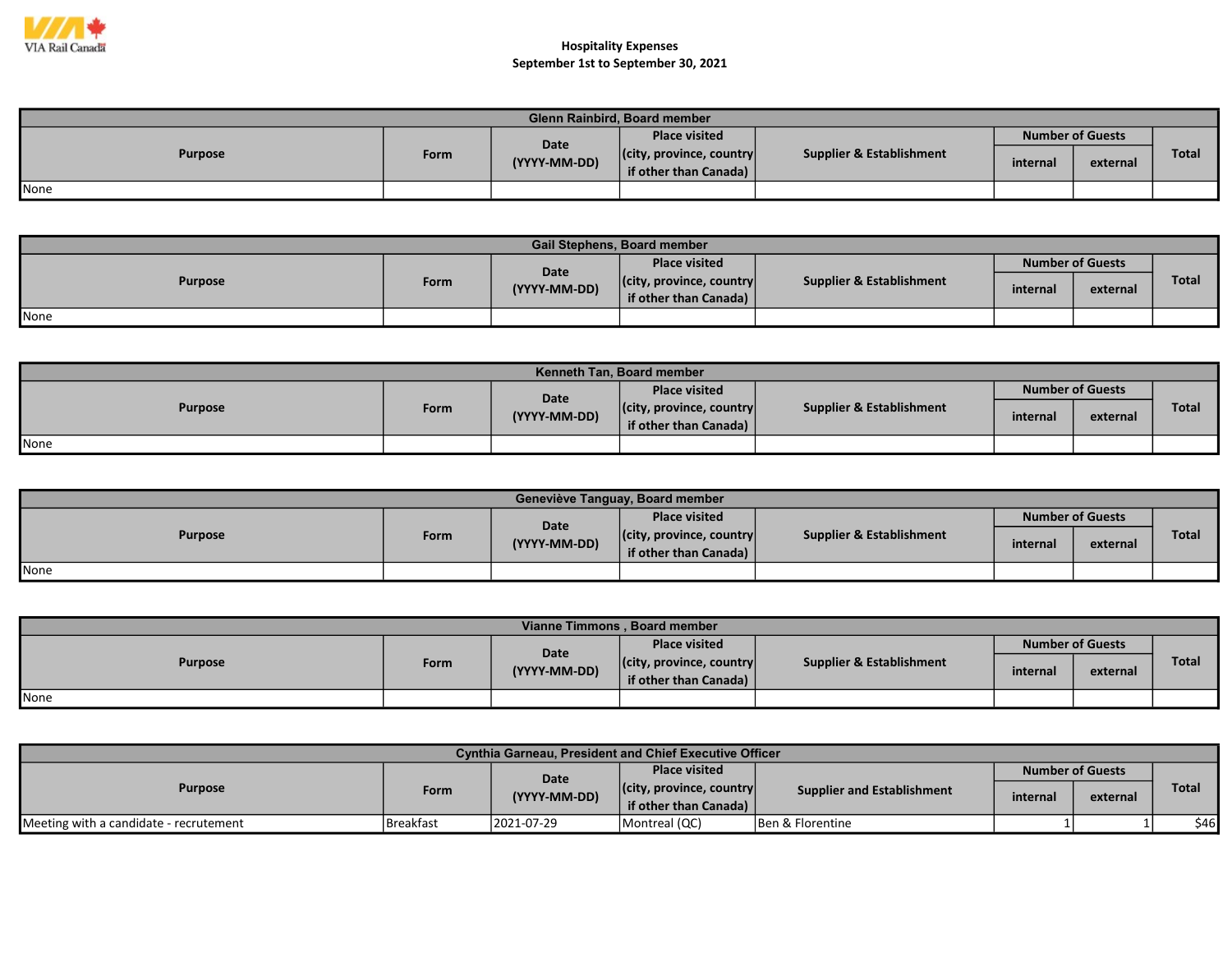

| Mario Bergeron, Chief Mechanical and Maintenance Officer |               |              |                                  |                                   |                         |          |              |  |  |  |
|----------------------------------------------------------|---------------|--------------|----------------------------------|-----------------------------------|-------------------------|----------|--------------|--|--|--|
| <b>Purpose</b>                                           |               | Date         | <b>Place visited</b>             |                                   | <b>Number of Guests</b> |          |              |  |  |  |
|                                                          | <b>Form</b>   | (YYYY-MM-DD) | $ $ (city, province, country $ $ | <b>Supplier and Establishment</b> | internal                | external | <b>Total</b> |  |  |  |
|                                                          |               |              | if other than Canada)            |                                   |                         |          |              |  |  |  |
| Meeting with employees                                   | <b>Dinner</b> | 2021-08-17   | Toronto (ON)                     | <b>Moxies</b>                     |                         |          | \$101        |  |  |  |

| Danielle Boisvert, Vice President, Corporate Controller |      |              |                                  |                                   |          |                         |              |  |  |  |  |  |
|---------------------------------------------------------|------|--------------|----------------------------------|-----------------------------------|----------|-------------------------|--------------|--|--|--|--|--|
| <b>Purpose</b>                                          |      | Date         | <b>Place visited</b>             |                                   |          | <b>Number of Guests</b> |              |  |  |  |  |  |
|                                                         | Form | (YYYY-MM-DD) | $ $ (city, province, country $ $ | <b>Supplier and Establishment</b> | internal | external                | <b>Total</b> |  |  |  |  |  |
|                                                         |      |              | if other than Canada)            |                                   |          |                         |              |  |  |  |  |  |
| <b>I</b> None                                           |      |              |                                  |                                   |          |                         |              |  |  |  |  |  |

| Bruno Cacciola, Vice President, Fleet Renewal Program |      |                      |                                                           |                            |                         |          |              |  |  |  |  |
|-------------------------------------------------------|------|----------------------|-----------------------------------------------------------|----------------------------|-------------------------|----------|--------------|--|--|--|--|
| <b>Purpose</b>                                        |      |                      | <b>Place visited</b>                                      |                            | <b>Number of Guests</b> |          |              |  |  |  |  |
|                                                       | Form | Date<br>(YYYY-MM-DD) | $ $ (city, province, country $ $<br>if other than Canada) | Supplier and Establishment | internal                | external | <b>Total</b> |  |  |  |  |
| None                                                  |      |                      |                                                           |                            |                         |          |              |  |  |  |  |

| Marie-Claude Cardin, Chief Financial Officer |      |              |                                  |                                   |          |                         |              |  |  |  |  |
|----------------------------------------------|------|--------------|----------------------------------|-----------------------------------|----------|-------------------------|--------------|--|--|--|--|
| <b>Purpose</b>                               |      | <b>Date</b>  | <b>Place visited</b>             |                                   |          | <b>Number of Guests</b> |              |  |  |  |  |
|                                              | Form | (YYYY-MM-DD) | $ $ (city, province, country $ $ | <b>Supplier and Establishment</b> | internal | external                | <b>Total</b> |  |  |  |  |
|                                              |      |              | if other than Canada)            |                                   |          |                         |              |  |  |  |  |
| None                                         |      |              |                                  |                                   |          |                         |              |  |  |  |  |

| Sandro Cellucci, Chief Legal & Risk Officer |      |              |                                  |                                   |          |                         |              |  |  |  |  |
|---------------------------------------------|------|--------------|----------------------------------|-----------------------------------|----------|-------------------------|--------------|--|--|--|--|
| <b>Purpose</b>                              |      | Date         | <b>Place visited</b>             |                                   |          | <b>Number of Guests</b> |              |  |  |  |  |
|                                             | Form | (YYYY-MM-DD) | $ $ (city, province, country $ $ | <b>Supplier and Establishment</b> | internal | external                | <b>Total</b> |  |  |  |  |
|                                             |      |              | if other than Canada)            |                                   |          |                         |              |  |  |  |  |
| None                                        |      |              |                                  |                                   |          |                         |              |  |  |  |  |

| Sonia Corriveau, Chief Business Transformation Officer |      |              |                                                           |                            |                         |          |       |  |  |  |  |
|--------------------------------------------------------|------|--------------|-----------------------------------------------------------|----------------------------|-------------------------|----------|-------|--|--|--|--|
| <b>Purpose</b>                                         |      | <b>Date</b>  | <b>Place visited</b>                                      |                            | <b>Number of Guests</b> |          |       |  |  |  |  |
|                                                        | Form | (YYYY-MM-DD) | $ $ (city, province, country $ $<br>if other than Canada) | Supplier and Establishment | internal                | external | Total |  |  |  |  |
| None                                                   |      |              |                                                           |                            |                         |          |       |  |  |  |  |